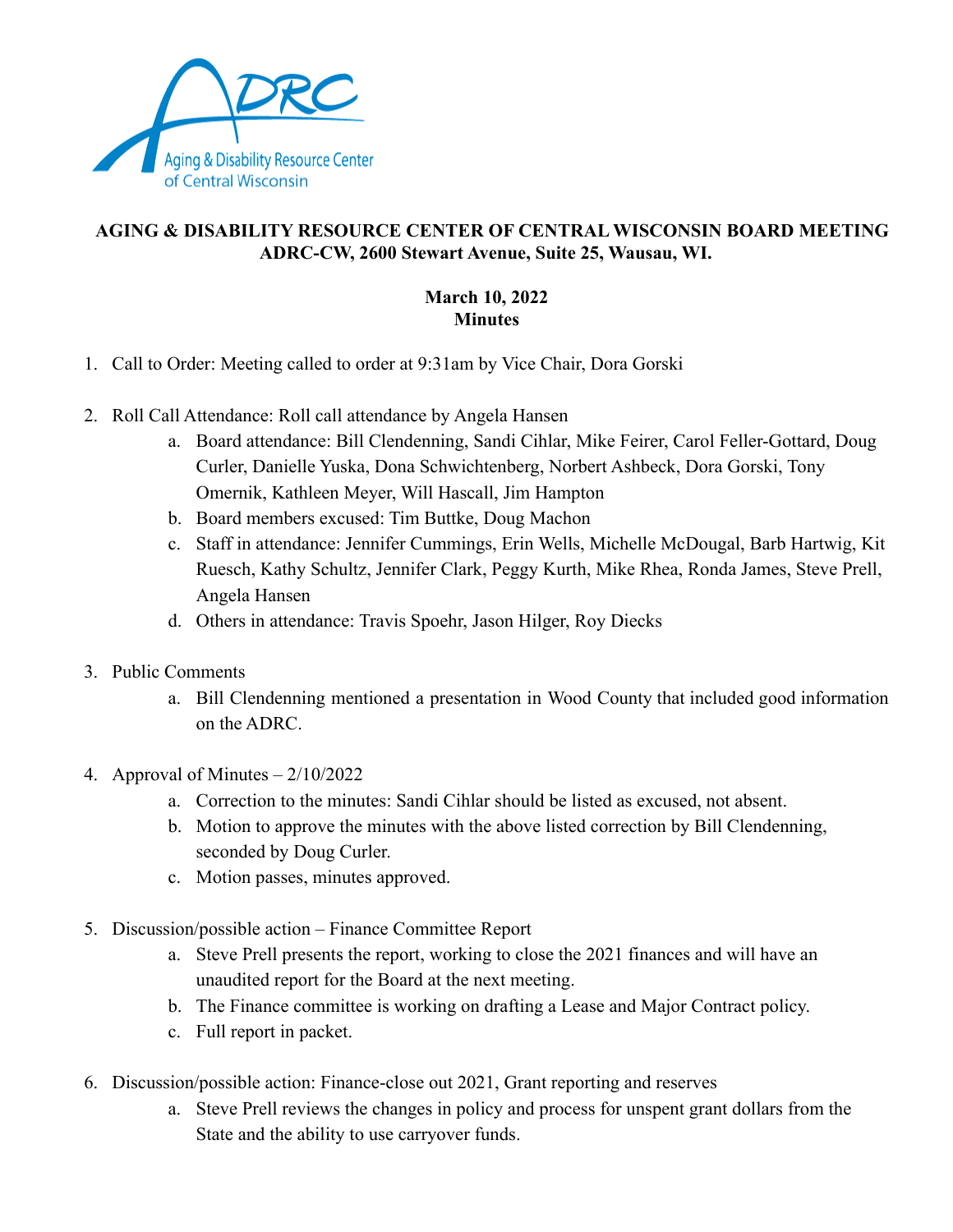- b. The timeline for using the carryover dollars was also changed from September 2022 to December 2021.
- c. These changes account for some of the budget adjustments requests and have posed a challenge for the fiscal department.
- d. No action taken.
- 7. Discussion/possible action: Finance Committee request to add additional member
	- a. A previous request to add an additional member to the Finance Committee due to last month's attendance resulting in a lack of a quorum is rescinded.
	- b. No action taken.
- 8. Discussion/possible action: Proposed Antigo office updates
	- a. Rental amounts for all ADRC-CW offices to use as a comparison
		- i. Mike Rhea and Steve Prell provide additional information and an additional handout with the rental costs for all ADRC-CW offices.
		- ii. ADRC-CW presentation made to the Langlade County board which included general ADRC service information.
		- iii. The initial proposal for the proposed space on 5th Avenue included in full packet. A formal proposal is expected to be presented before the ADRC-CW board next month.
		- iv. Jason Hilger, Langlade Administrator, is looking for the opportunity to find potential private donors to facilitate the build out of the 5th Avenue property.
		- v. Board members discussed the election which will most likely change the makeup of the ADRC-CW board prior to a vote on this item.
		- vi. Board suggests public hearing and surveying the community regarding the potential move and use of the dining site at the 5th Avenue location.
	- b. ADRC-CW Antigo staff feedback
		- i. Statement attached
	- c. No action taken.
- 9. Discussion/possible action: Executive Committee Report on the recruitment of a new executive director.
	- a. Dora Gorski reports initial interviews concluded and second interviews are scheduled for March 15, 2022.
	- b. Public meeting notice requested.
- 10. Discussion/possible Action: Marshfield Office Lease
	- a. Mike Rhea asked the board to approve a two-year lease for the Marshfield office space.
	- b. Lease already reviewed and approved by Marathon County Corporation Counsel and Risk Management.
	- c. Landlord agreed to change the lease length.